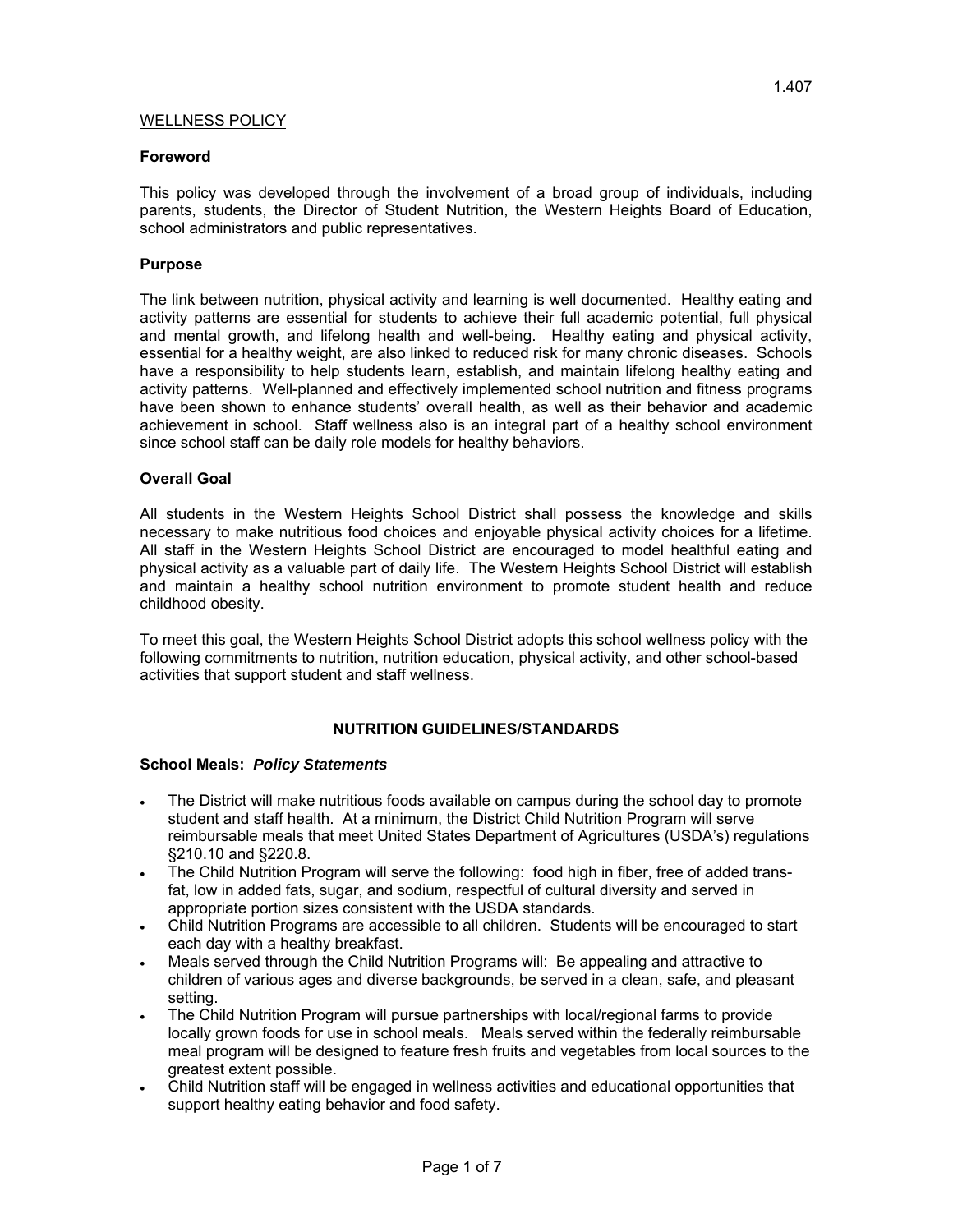- Annual training is provided to Child Nutrition Staff on basic nutrition, nutrition education, safe food preparation and nutrition standards for preparing healthy meals.
- Training and support are provided to enable Child Nutrition Staff to become full partners in providing excellent food to our students.
- Safe, unflavored, cool drinking water will be provided at no charge throughout the school day. Only low or non-fat varieties of milk will be allowed. Juice will be 100 % juice with no added caloric sweeteners.
- Per USDA Regulations §210.10 and §220.8, the total calories from saturated fat in school meals will be less than 10 percent when averaged over one week.
- Per USDA Regulations §210.10 and §220.8, school meals will meet the Dietary Guidelines for Americans.
- Students will be provided adequate time to eat breakfast and lunch from the time they are seated. At least 10 minutes will be provided for breakfast and 20 minutes for lunch.

## **Other Food Items Sold on School Campuses (Competitive Foods):** *Policy Statements*

 Students are provided only healthy food and beverage options beyond the school food services (e.g., all vending machines, school stores, and food/beverages brought for celebrations) following the Institute of Medicine (IOM) standards (see Appendix attached to this policy)

# **NUTRITION EDUCATION**

### *Policy Statements*

- Per USDA Regulations §210.12 and §227, nutrition education is offered in the school cafeteria as well as the classroom.
- Pursuant to State law (70 O.S. §24-100a), the Safe and Healthy School Advisory Committee at each school site will study and make recommendations to the school principal regarding health education, physical education and physical activity, and nutrition and health services.
- Provision will be made for school gardens (e.g., access to land, container gardens, and raised beds) and related resources (e.g., staff volunteer time, financial incentives).
- Multiple channels will be used to promote healthy eating behaviors including classroom, cafeteria, and communications with parents.

### **PHYSICAL ACTIVITY**

### *Policy Statements*

- Pursuant to State law (70 O.S. §11-103.9), school districts shall provide physical education programs to all students, which may include athletics. Students in Grades K through 5 shall participate in a minimum of an average of 60 minutes of physical education or exercise programs each week, not counting recess. Such physical education programs shall be aligned with state standards (i.e., Priority Academic Student Skills). An additional average of 60 minutes per week of physical activity shall be provided to students in grades K-5 which may include, but not be limited to, physical education, exercise programs, fitness breaks, recess, classroom activities, and wellness/nutrition education. The district Board of Education shall determine the specific activities and means of compliance with these provisions, giving consideration to the recommendations of each school's Healthy & Fit Schools Advisory Committee as submitted to each school principal.
- As a policy of the Western Heights Board of Education, elementary school sites will provide 20 minutes of daily recess that promotes physical activity beyond what is provided through physical education classes.
- Also pursuant to State law (70 O.S. §11-103.9), the district shall provide a physical activity report to parents/guardians on an annual basis. This report shall include:
	- A summary on how physical activity is being incorporated into the school day;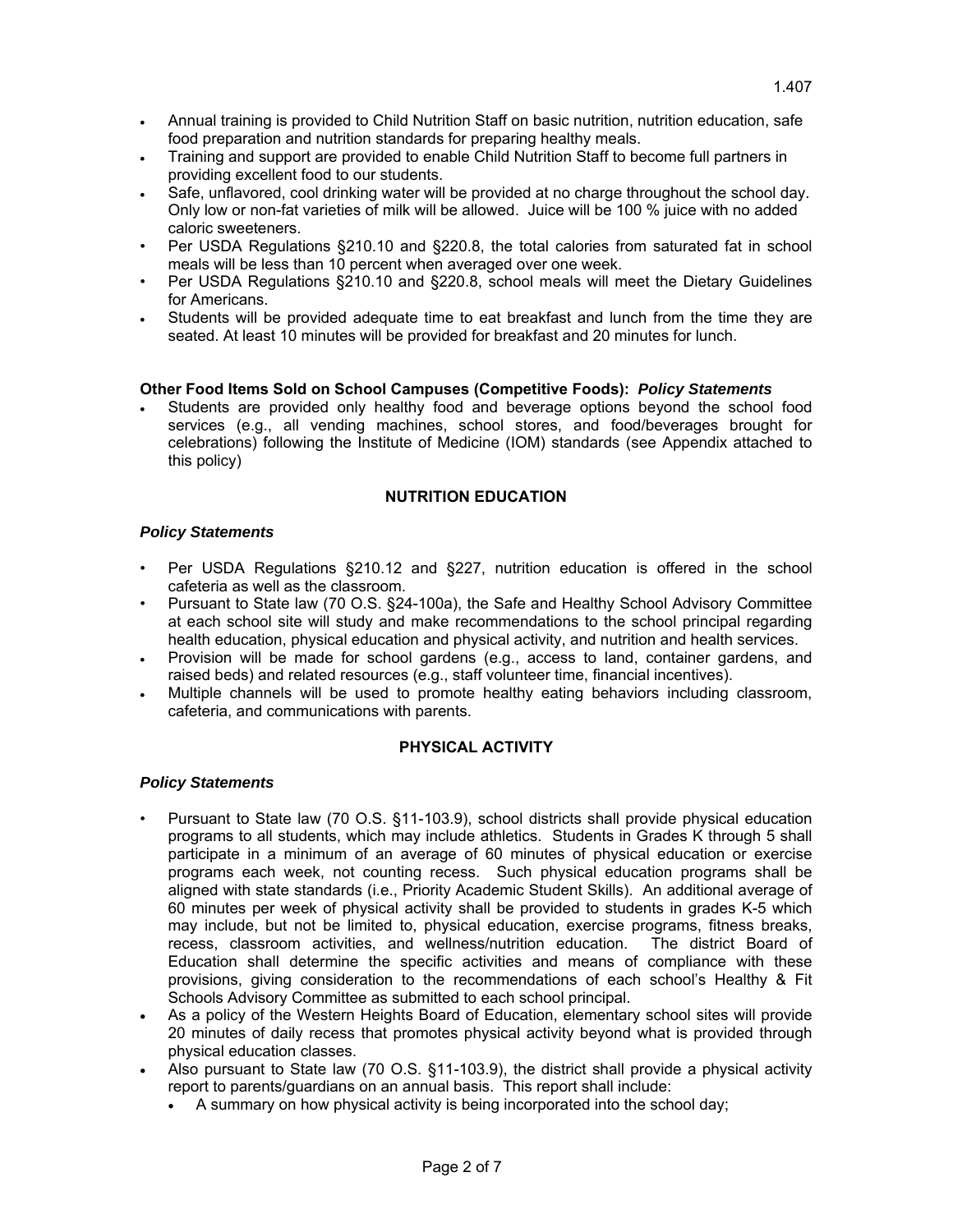- A summary of the types of physical activities the students are exposed to in the physical education programs;
- Suggestions on monitoring the physical activity progress of their child and how to encourage regular participation in physical activity; and
- Information on the benefits of physical education and physical activity.
- Also pursuant to State law (70 O.S. §11-103.9), students will engage in moderate or vigorous activity the majority of the time allotted for physical education classes.
- Teachers and other school personnel will not use physical activity as a punishment or withhold opportunities for physical activity (withholding recess or PE) as a punishment.
- Availability of proper equipment and facilities that meet safety standards is ensured.
- Only medical waivers/exemptions from participation in physical education will be accepted.
- The District will provide opportunities for participation in a broad range of competitive and noncompetitive physical activities for students of all abilities that help to develop the skills needed to participate in lifetime physical activities
- District schools will have a walk or bike initiative. Schools should engage parents in organizing adult supervised groups to facilitate safe walking and biking.
- Students will be given opportunities for physical activity during the school day by integrating physical activity into the academic curriculum.
- Training for teachers on integrating physical activity into the curriculum will be provided.

# **ACCESS TO SCHOOL FACILITIES AFTER SCHOOL HOURS FOR PHYSICAL ACTIVITY**

## *Policy Statements*

 District policy allows school grounds and/or buildings to students, their families and the community for access to physical activity outside the school day and will be secured as necessary.

## **SCHOOL-BASED ACTIVITIES**

## *Policy Statements*

*Policy Statements* 

- Per Oklahoma State Law (70 O.S. §24-100a), each school site will establish a Healthy and Fit School Advisory Committee that meets and makes recommendations to the school principal. The school principal shall give consideration to recommendations made by the Healthy and Fit School Advisory Committee.
- Per the school district's Child Nutrition Programs Agreement, beverages, candy, and food may not be used as a reward or punishment.
- Per USDA Regulations §210.12 and §227, students and parents will be involved in the Child Nutrition Programs. Parent and student involvement will include menu-planning suggestions, cafeteria enhancement, program promotion, and other related student-community support activities.

# **COORDINATED SCHOOL HEALTH**

- The District will adopt the Coordinated School Health Framework that is recommended by the Centers for Disease Control and Prevention (CDC) for planning and coordinating school health activities. This model will help create a school environment that conveys consistent messages and is conducive to healthy eating, physical activity, and wellness for all staff, students and their families.
- The Coordinated School Health Program encourages schools to complete the School Health Index (SHI) and includes the following eight components: Health Education; Physical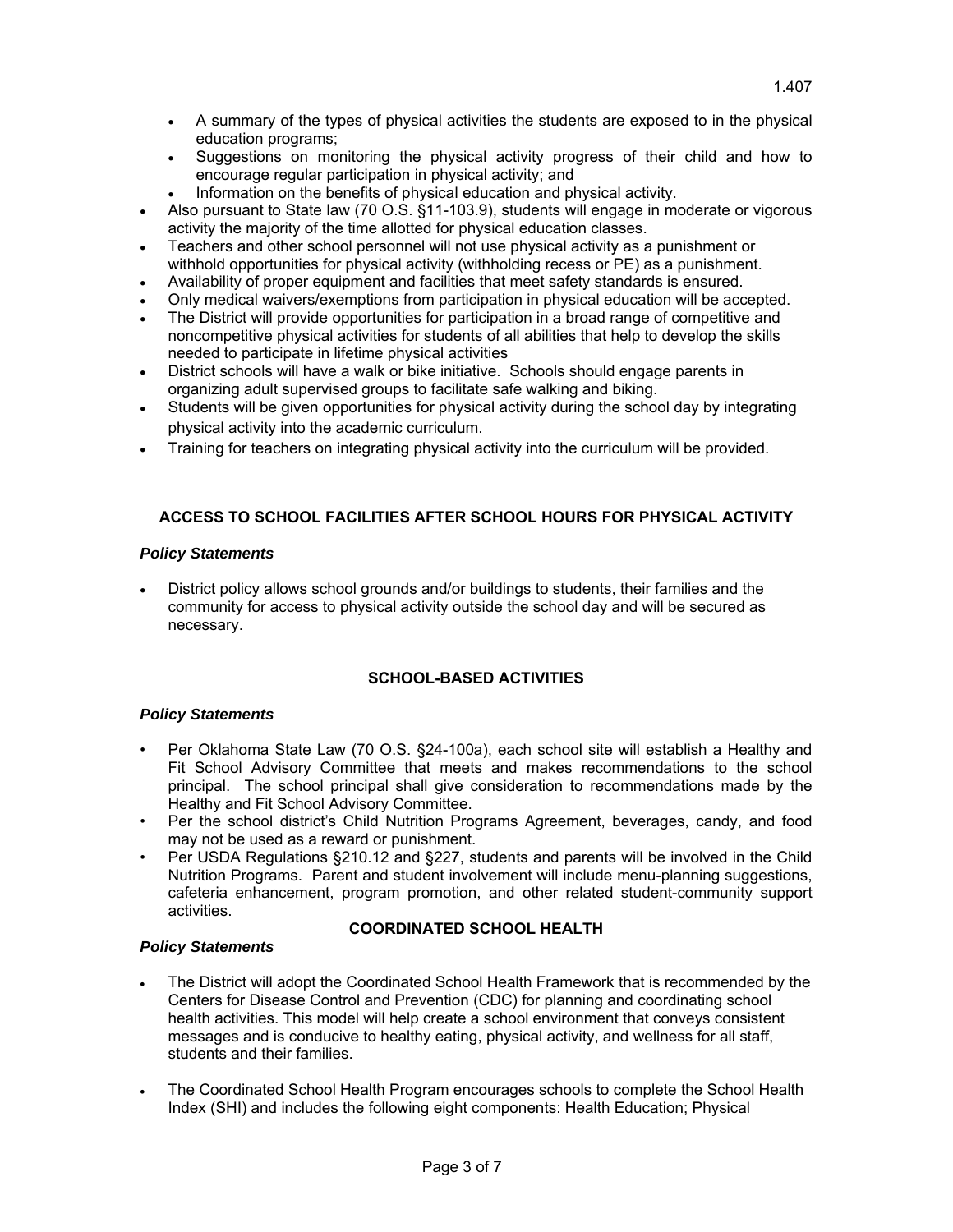1.407

Education; Health Services; Nutrition Services; Counseling, Psychological and Social Services; Healthy and Safe School Environment; Health Promotion for Staff; and Family and Community Involvement.

- The established Healthy and Fit Advisory Committee will be tasked with completing a minimum of two modules of the SHI per school year.
- Students will be involved in planning for a healthy school environment. Students will be asked for input and feedback through the use of student surveys, student committees, and school clubs.
- The District will implement Health Education Curriculum for all grade levels that follow national Health Education Standards, Priority Academic Student Skills (PASS) Requirements, or Common Core Standards when available.

# **STAFF WELLNESS**

# *Policy Statements*

 The District values the health and well-being of staff members and students. In order to be role models for students, District staff will be expected to display healthful eating and physical activity choices to the students.

# *Policy Statements*

# **COMMUNITY/FAMILIY INVOLVEMENT**

- The district recognizes that parents and guardians have a primary and fundamental role in promoting and protecting their children's health and well-being. The district supports parents' efforts to provide a healthy diet and daily physical activity for their children. The district encourages parents to provide healthy lunches and snacks and to refrain from including beverages and foods that do not meet good nutrition standards for foods and beverages.
- The school will further promote family and community involvement through various school activities and functions. Information regarding school activities can be disseminated in the community.

# **MARKETING OF FOOD AND/OR BEVERAGE**

# *Policy Statements*

- School-based marketing should be consistent with nutrition education and health promotion.
- School-based marketing of brands promoting predominantly low-nutrition foods and beverages is prohibited. The promotion of healthy foods, including fruits, vegetables, whole grains and low-fat dairy products is encouraged.

## **Additional School Services**

In an effort to fully promote a healthy and safe environment, school staff will be trained in a variety of topics, including school violence prevention and child abuse. If a student is in need of counseling, psychological, or social services, the students will be referred to the appropriate professionals to address such needs. Additionally, if a student has a medical need, the services can be provided through the school nurse or designee as appropriate. However, the parents will be contacted, and if necessary, the student referred to a medical professional. The school may also provide periodic information to parents regarding issues such as bullying and school safety.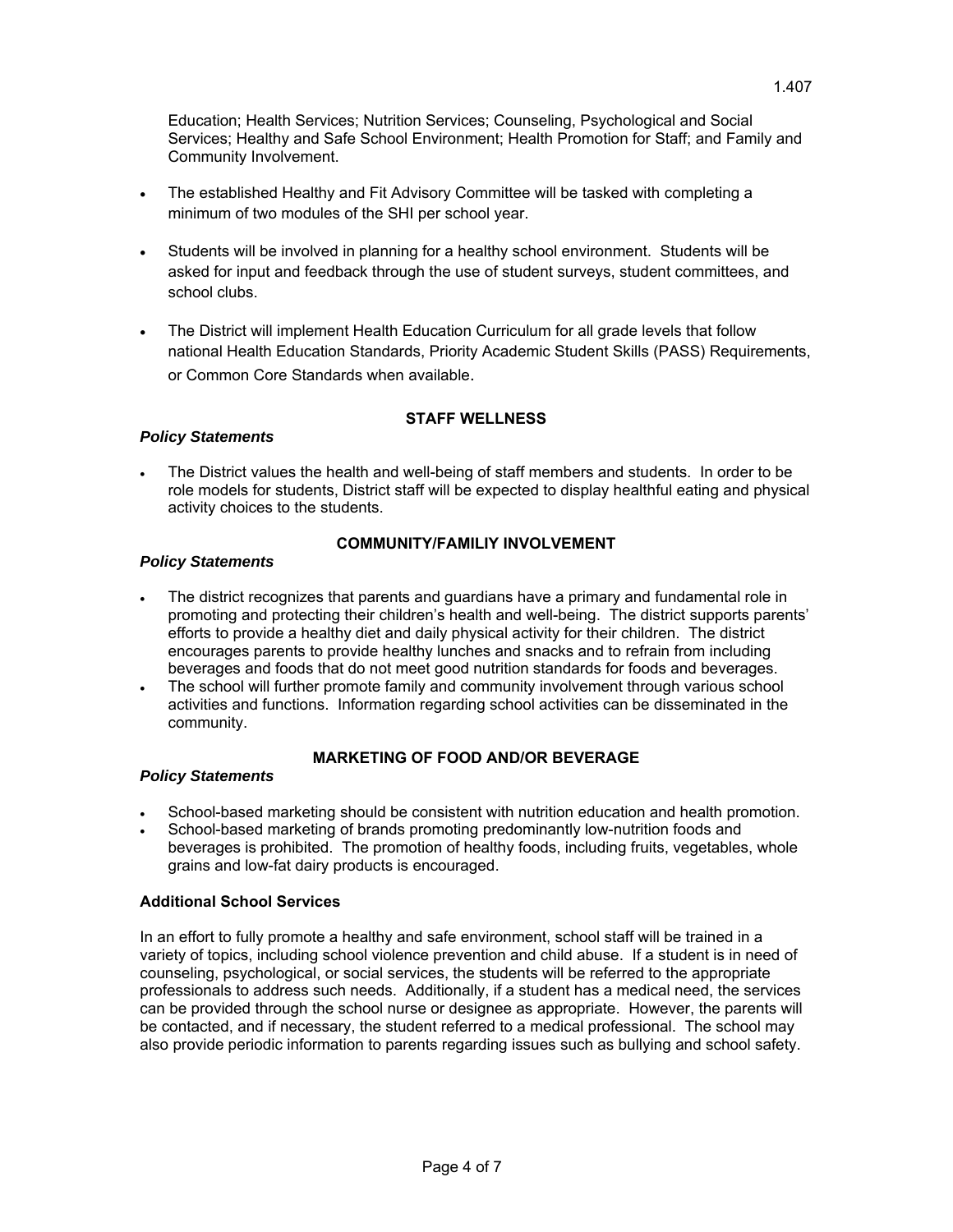### **POLICY MONITORING AND REVIEW**

The Western Heights School Wellness Policy will be monitored on a daily basis by the Director of Student Nutrition. Compliance with this policy will be formally reviewed on an annual basis by the Director of Student Nutrition through the use of a checklist containing all policy elements. The checklist will be completed annually by no later than June 1; this documentation will remain on file in the office of the Director for a period of no less than five (5) years from the date of completion.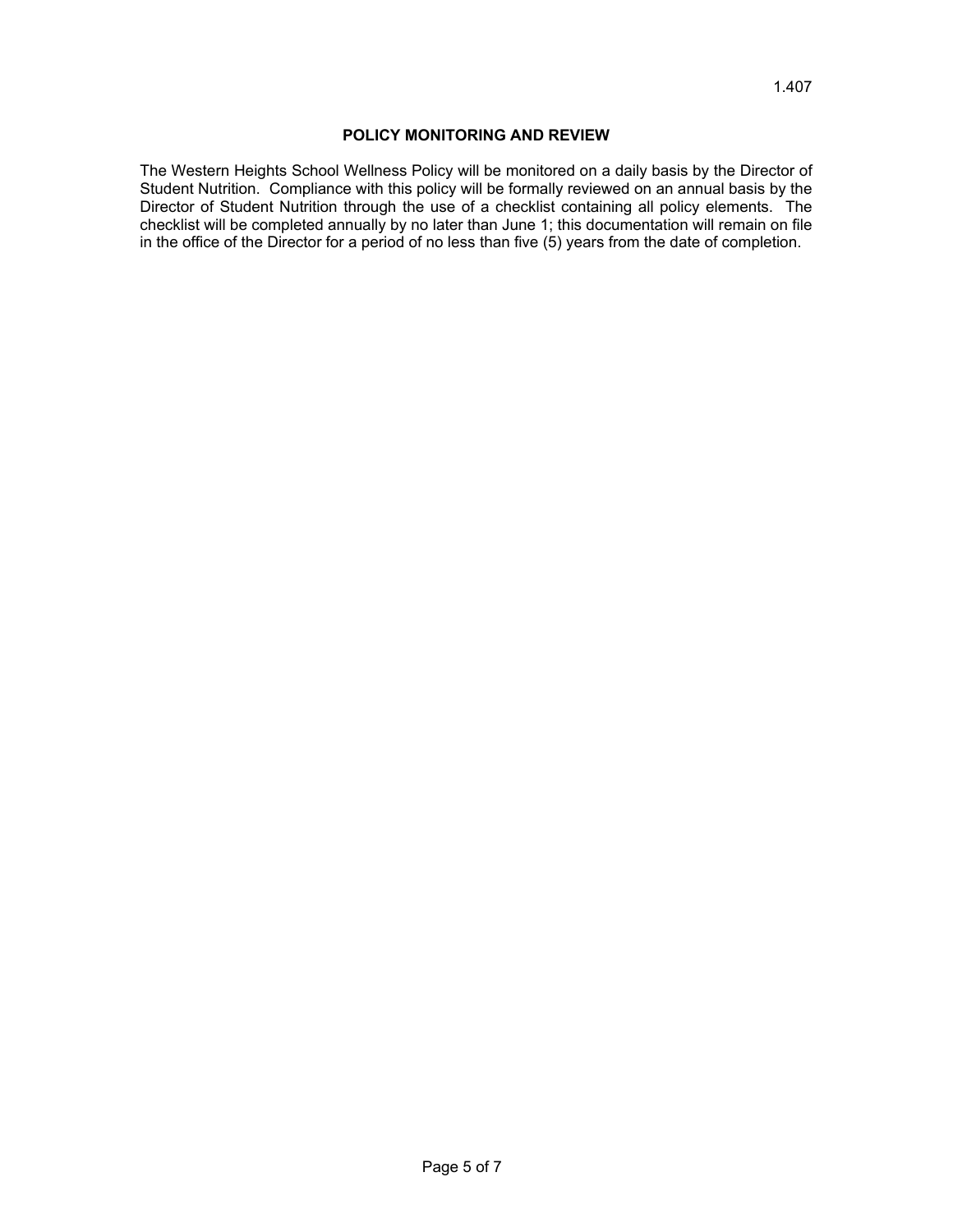### **APPENDIX**

#### **INSTITUTE OF MEDICINE STANDARDS FOR COMPETITIVE FOODS AND BEVERAGES**

The Western Heights School District will ensure that students' eating habits contribute to their learning achievement and lifelong good health. The district has adopted the following nutrition standards utilizing the Institute of Medicine's Recommended Nutrition Standards for Foods in School and USDA's All Foods Sold in Schools standards. These standards apply to: a la carte, vending, classroom events, celebrations, class snacks, parties, concessions, after-school programs, intramural events, fundraisers, and extracurricular events.

- o Whole foods: Foods are fruits, vegetables, whole grains, and related combination products (contain a total of ≥ 1 serving fruits, vegetables, and/or whole grains), or nonfat/low-fat dairy
	- **High School, only after-school, snack foods may be offered that do not meet whole foods** standard
- o Calories:
	- Snacks are ≤ 200 calories per portion as packaged and
	- Entrée items are ≤ 350 calories per portion as served and do not exceed calorie limits on comparable National School Lunch Program (NSLP) items
- o Fat: Snacks, foods, and beverages meet the following criteria for dietary fat per portion as packaged:
	- No more than 35% of total calories from fat
	- Less than 10% of total calories from saturated fats
	- Zero trans fat (< 0.5g per serving)
	- o Sugar: Snacks, foods, and beverages provide ≤ 35% of calories from total sugars per portion as packaged
		- Exceptions to the standard are:
			- 100% fruits and fruit juices in all forms without added sugars
				- 100% vegetables and vegetable juices without added sugars
					- ≤ 8 fl oz portion as packaged for elementary school
					- ≤ 12 fl oz portion as packaged for middle/high school
			- Unflavored and flavored nonfat and low-fat milk
				- ≤ 8 fl oz portion as packaged for elementary school
				- ≤ 12 fl oz portion as packaged for middle/high school
			- Flavored nonfat and low-fat yogurt  $(≤ 30g)$  of total sugars per 8-oz serving)
	- o Sodium:
		- Snacks have ≤ 200 mg sodium per portion as packaged
		- Entrée items have ≤ 480 mg per portion as served
	- o Caffeine: Foods and beverages are caffeine-free, with the exception of naturally occurring trace amounts
	- o Plain, potable water is available at all times for free
	- o Water without flavoring, additives, or carbonation

\*\*High School only after school hours

- At least 50% of available beverage choices must meet the criteria above
- **The remaining available beverage choices must follow the criteria below:** 
	- o Sugar-free, made with nonnutritive sweeteners
		- o Caffeine-free<br>
		o Not vitamin-o
		- Not vitamin-or nutrient fortified
		- o <5 calories per portion as packaged
		- o With or without carbonation or flavoring